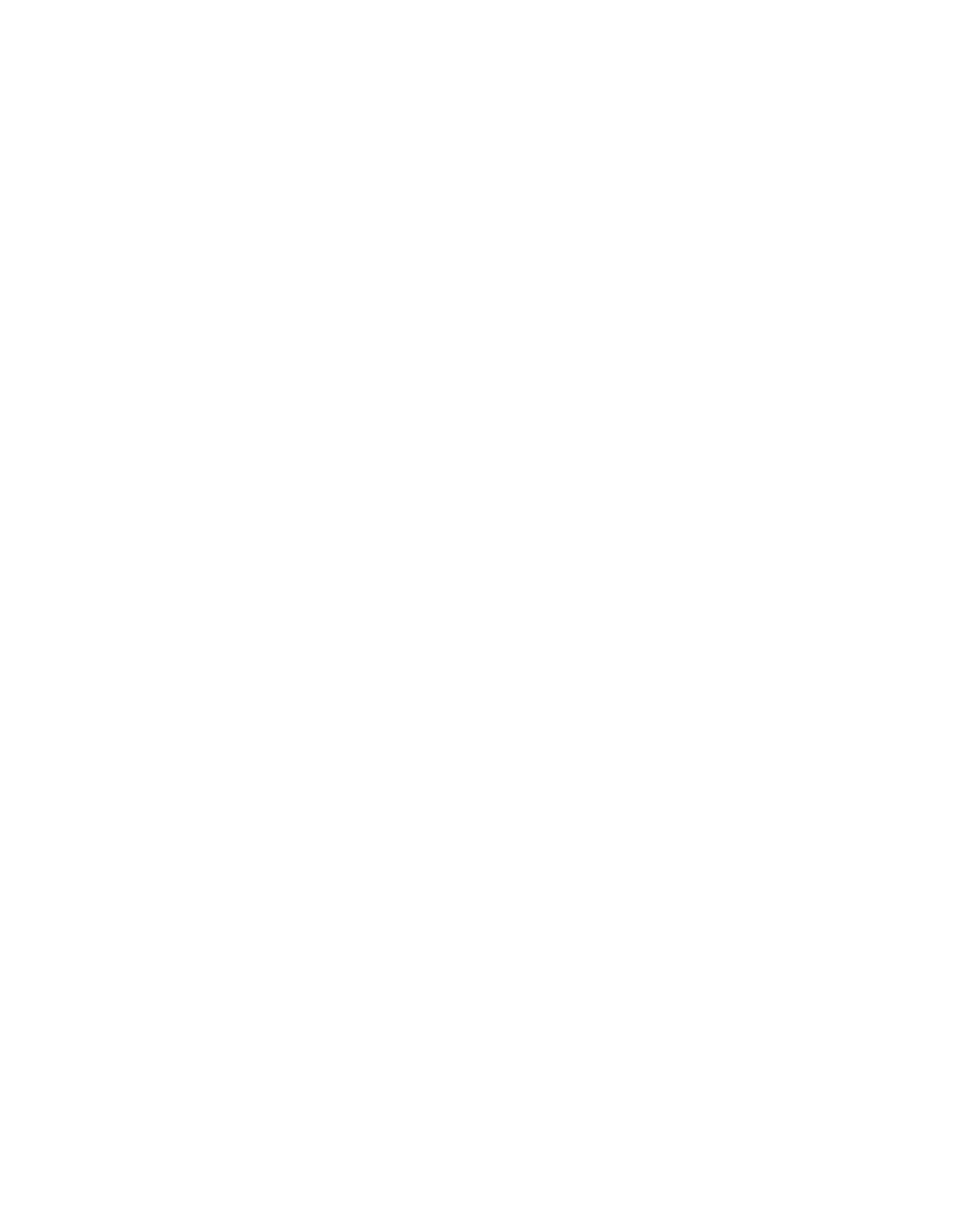## Figure 1 1998 California Agricultural Exports by Category



For lemons, flowers and nursery, pears, and cherries, changes in our estimation methods prevent comparison of the 1995 and 1996 values we published last year with the 1997 and 1998 values published here. The revised 1995 and 1996 values for those crops are \$128.6 and \$122.9 million for lemons, \$41.2 and \$40.6 million for flowers and nursery, \$16.8 and \$20.2 million for pears, and \$32.5 and \$36.8 million for cherries.

## Exports in 1997 and 1998

Table 1 shows export values of 50 top export commodities during 1997 and 1998, and Figure 1 displays export values by category. Almonds, cotton, and wine are by far the largest exports in both years. Among the top 15 commodities, there are some significant increases and decreases, but the export value of most commodities remains relatively stable.

The table reveals that:

Wine had the most significant jump in export value with an increase of 35% (\$130 million). This continues a trend; since 1995, wine exports have increased each year for a total increase of 141%.

■ The other commodity in the top 20 to increase significantly was milk and cream, with 28% added in export value. Other commodities that increased by more than 20% were carrots and fresh tomatoes.

Among the top 20 export commodities, cotton, table grapes, lemons, and hay decreased by 20% or more. Other commodities that decreased 20% or more were apples, cherries, wheat, turkey, cottonseed oil, avocados, and mushrooms.

The export value of all grape products wine, raisins, table grapes, and grape juice increased to nearly one billion dollars and, if aggregated, would have topped the list.

§ Horticultural crops (fruit, vegetables, and ornamentals) account for more than half of California's total agricultural exports.

The sizable category in Table 1 titled "Total" Other Products" is composed of  $(1)$  highly processed products that are difficult to attribute to a specific commodity, such as mixtures of fruits, nuts, and vegetables and other processed foods (for example, candy bars), and (2) animal and plant products marketed in such small quantities that they are not included in the list of 50 leading commodities.

## Exports related to farm production

We used standard conversion ratios to estimate the on-farm quantities associated with exported quantities. For example, we estimated farm quantity of exported apples by converting export quantities of dried apples and apple juice to a fresh apple basis, and then added this figure to fresh apple exports.

Comparing farm quantity exported to the farm quantity produced can indicate the importance of export markets to a particular commodity. Table 2 shows the ratio of farm quantity exported to farm quantity produced for California's top 15 crop exports in 1998.

This ratio does not necessarily represent the share of 1998 production exported, since some 1997 calendar year production was exported in 1998 and some 1998 calendar year production was exported in 1999. For example, the 127% figure for cotton obviously does not mean that 127% of 1998 cotton production was exported in that year. Rather, when considered in conjunction with cotton production data and background information, this figure indicates that much of 1997 production was exported in 1998—making total exports in that year large compared to relatively low cotton production. The ratio does, however, indicate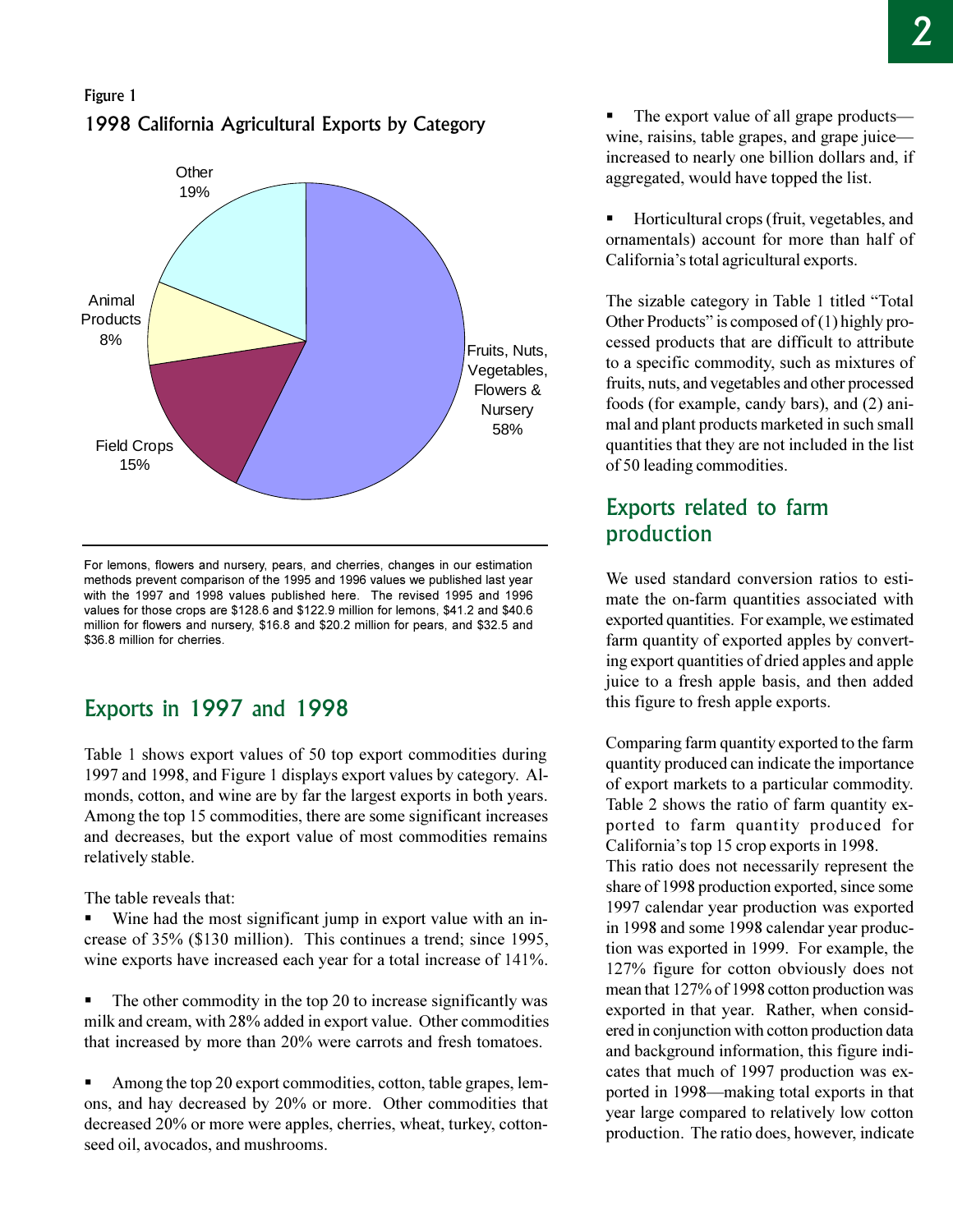## Table 1 **1997 -1998 California Agricultural**

| Commodity                    | 1998<br>Rank   | Export value<br>\$ million | 1997<br>Rank   | Export value<br>\$ million | $\%$<br>Change |
|------------------------------|----------------|----------------------------|----------------|----------------------------|----------------|
| Almonds                      | 1              | 759.5                      | $\overline{2}$ | 818.3                      | $-7$           |
| Cotton                       | $\overline{2}$ | 733.7                      | 1              | 918.3                      | $-20$          |
| Wine                         | 3              | 505.7                      | 3              | 375.9                      | 35             |
| <b>Oranges</b>               | 4              | 320.2                      | 5              | 308.4                      | 4              |
| <b>Milk and Cream</b>        | 5              | 275.1                      | 8              | 214.8                      | 28             |
| <b>Table grapes</b>          | 6              | 259.7                      | 4              | 330.3                      | $-21$          |
| <b>Beef and Products</b>     | 7              | 252.7                      | 6              | 262.0                      | -4             |
| Tomatoes, Processed          | 8              | 224.4                      | $\overline{7}$ | 226.3                      | $-1$           |
| Raisins                      | 9              | 194.6                      | 9              | 199.8                      | -3             |
| <b>Walnuts</b>               | 10             | 150.5                      | 10             | 153.0                      | $-2$           |
| <b>Rice</b>                  | 11             | 144.7                      | 11             | 144.4                      | 0              |
| <b>Prunes</b>                | 12             | 134.1                      | 13             | 139.2                      | $-4$           |
| Lettuce                      | 13             | 125.6                      | 14             | 120.8                      | 4              |
| <b>Strawberries</b>          | 14             | 122.0                      | 15             | 116.5                      | 5              |
| Pistachios                   | 15             | 120.3                      | 16             | 113.4                      | 6              |
| <b>Peaches/Nectarines</b>    | 16             | 91.2                       | 18             | 102.1                      | -11            |
| <b>Broccoli</b>              | 17             | 88.8                       | 19             | 87.7                       | 1              |
| <b>Lemons</b>                | 18             | 87.1                       | 17             | 119.9                      | $-27$          |
| Hay                          | 19             | 87.0                       | 12             | 141.2                      | $-38$          |
| Cauliflower                  | 20             | 51.6                       | 21             | 49.8                       | 4              |
| Carrots                      | 21             | 50.0                       | 27             | 40.2                       | 24             |
| <b>Flowers &amp; Nursery</b> | 22             | 47.7                       | 24             | 45.3                       | 5              |
| <b>Plums</b>                 | 23             | 47.0                       | 20             | 55.6                       | $-15$          |
| <b>Celery</b>                | 24             | 42.5                       | 22             | 46.6                       | -9             |
| Grapefruit                   | 25             | 41.1                       | 31             | 35.6                       | 15             |
| Asparagus                    | 26             | 40.6                       | 29             | 39.8                       | $\overline{c}$ |
| Onions                       | 27             | 39.7                       | 30             | 36.7                       | 8              |
| <b>Tomatoes, Fresh</b>       | 28             | 36.9                       | 34             | 30.2                       | 22             |
| <b>Garlic</b>                | 29             | 36.2                       | 28             | 40.0                       | $-10$          |
| <b>Apples</b>                | 30             | 35.3                       | 25             | 44.0                       | $-20$          |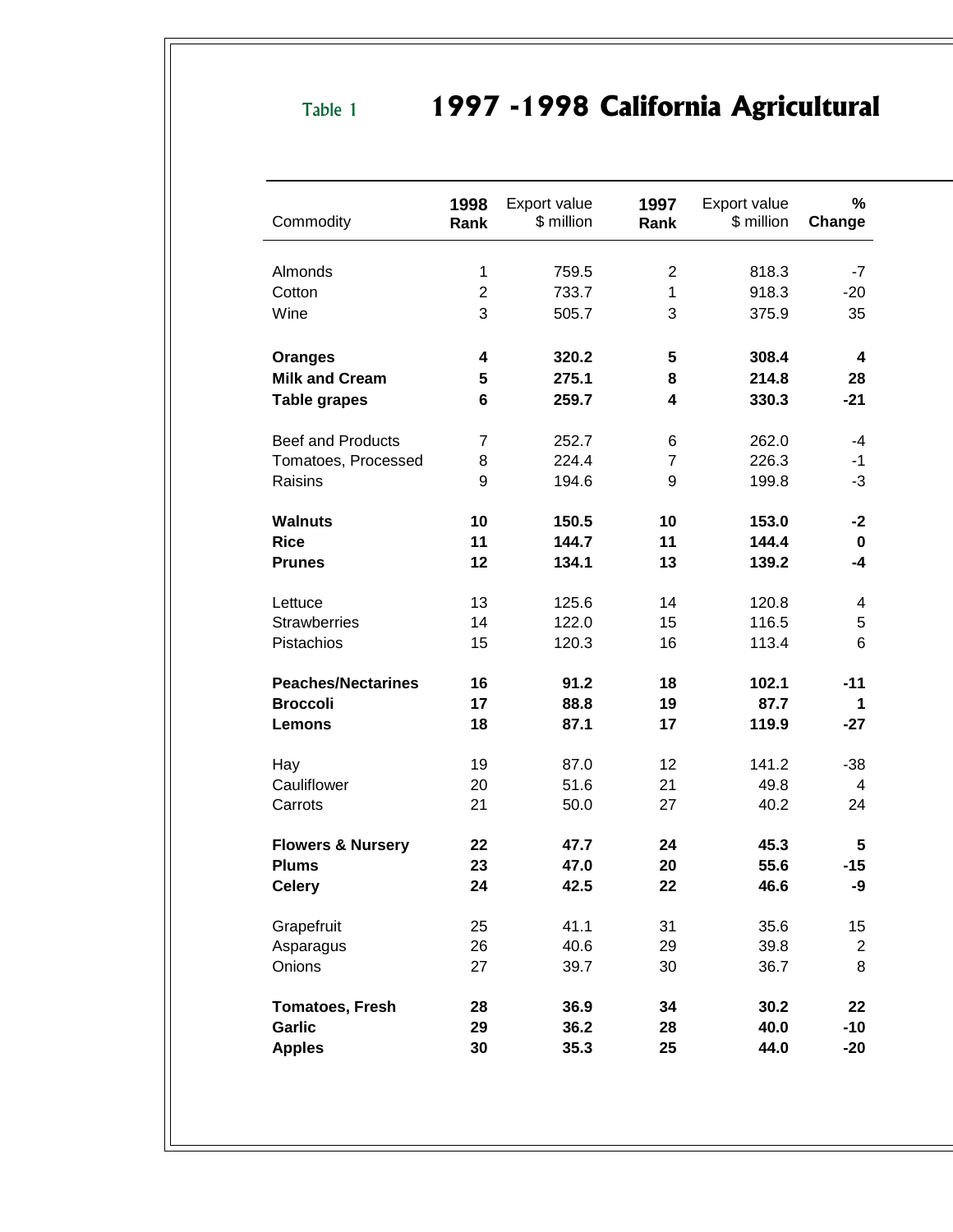## **Commodity Export Rankings and Values**

| Commodity                                       | 1998 | Export value | 1997 | Export value | %      |
|-------------------------------------------------|------|--------------|------|--------------|--------|
|                                                 | Rank | \$ million   | Rank | \$ million   | Change |
| <b>Melons</b>                                   | 31   | 35.2         | 32   | 35.4         | -1     |
| Grape Juice                                     | 32   | 28.5         | 33   | 31.3         | -9     |
| Dry Beans                                       | 33   | 25.4         | 35   | 26.5         | -4     |
| <b>Pears</b>                                    | 34   | 17.8         | 26   | 16.7         | 6      |
| <b>Cherries</b>                                 | 35   | 13.7         | 23   | 45.5         | $-70$  |
| Wheat                                           | 36   | 13.5         | 36   | 26.2         | -48    |
| Olives                                          | 37   | 13.3         | 38   | 14.4         | $-7$   |
| Turkey                                          | 38   | 13.1         | 37   | 20.1         | $-35$  |
| Chickens                                        | 39   | 12.8         | 39   | 14.0         | -8     |
| <b>Bell Peppers</b>                             | 40   | 12.7         | 41   | 12.0         | 6      |
| <b>Dates</b>                                    | 41   | 11.0         | 42   | 11.2         | -2     |
| <b>Apricots</b>                                 | 42   | 10.3         | 43   | 11.1         | -7     |
| Kiwi                                            | 43   | 8.0          | 45   | 7.1          | 13     |
| Eggs                                            | 44   | 7.7          | 44   | 9.4          | $-18$  |
| Cottonseed oil                                  | 45   | 7.2          | 40   | 13.1         | $-45$  |
| <b>Figs</b>                                     | 46   | 5.8          | 46   | 6.5          | -10    |
| <b>Potatoes</b>                                 | 47   | 5.6          | 48   | 5.0          | 13     |
| <b>Avocados</b>                                 | 48   | 4.7          | 47   | 6.3          | $-25$  |
| Artichokes                                      | 49   | 2.7          | 49   | 2.7          | 1      |
| Mushrooms                                       | 50   | 1.0          | 50   | 2.6          | $-60$  |
| <b>Total Principal</b><br><b>Commodities</b>    |      | 5395.6       |      | 5673.2       | -5     |
| <b>Total Other Products</b>                     |      | 1265.9       |      | 1322.3       | $-4$   |
| <b>Total All Agricultural</b><br><b>Exports</b> |      | 6661.5       |      | 6995.5       | -5     |

Source: University of California Agricultural Issues Center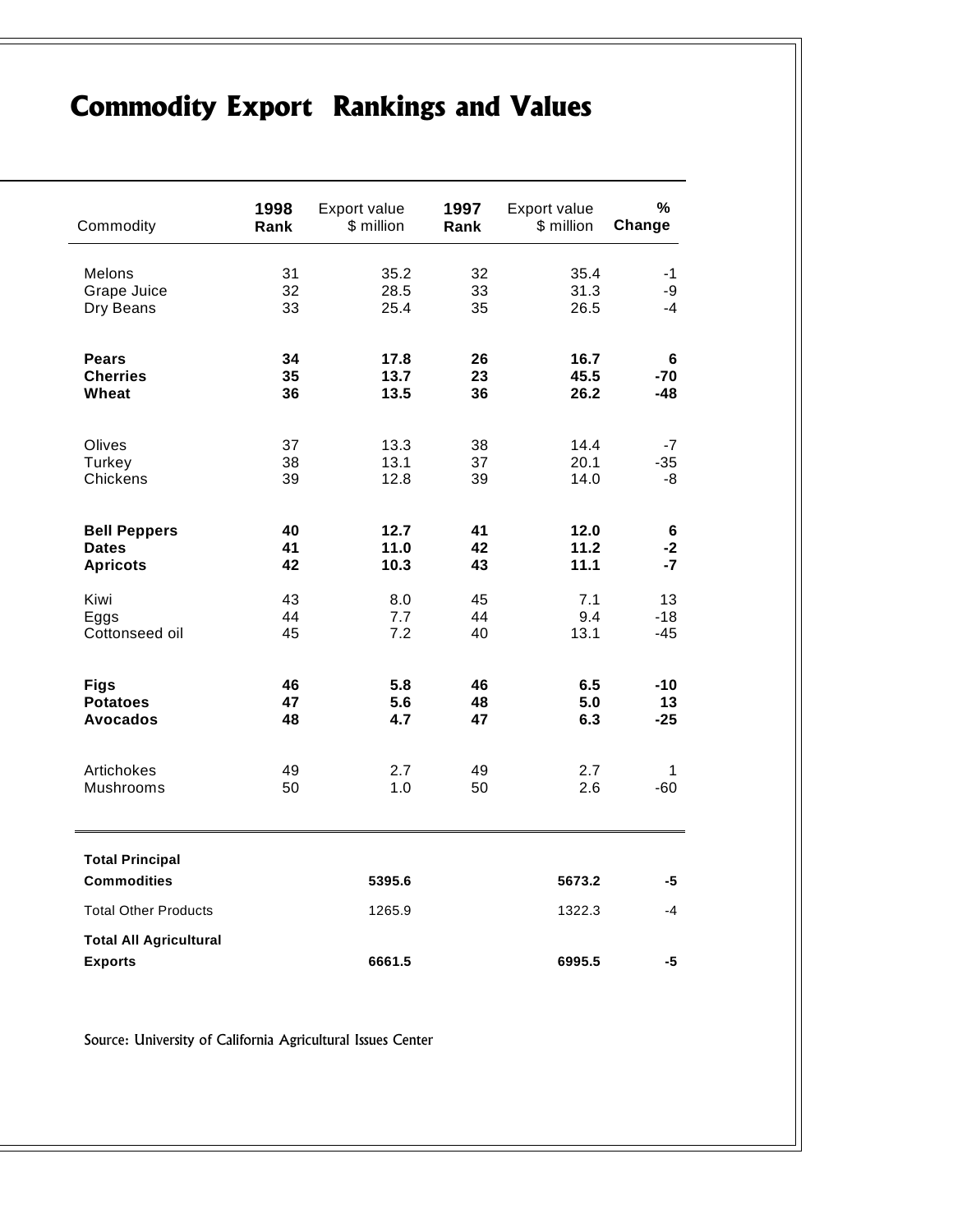the high importance of exports to the cotton industry.

The average ratio of exports to production for the top 50 commodities is 19%. For individual commodities, the ratio varies from 1% for mushrooms to 127% for cotton. Animal products tend to have low ratios of between 1% and 9%.

## International destinations

Figure 2 shows the foreign destinations for California's top 30 export commodities and seven additional commodities by individual country. Table 3 shows the regional distribution of commodity groups. Even during the 1998 Asian financial crisis, East Asian countries received 41% of California's agricultural exports. California shipped 73% of its exported field crops, 67% of its exported animal products, and 29% of its exported horticultural crops to East Asian countries during 1998. The European Union and Canada also received large shares of the total export value. Central and South American countries, led by Mexico, accounted for about 7% of total export value.

Japan imports a variety of California's animal

#### Figure 2



## Percent of California's Agricultural Exports to the Top 10 Export Destinations in 1998

## $\sf \tau$ able 2  $\sf Rat$ io of  $\sf Farm$  Quantity Exported to  $\sf Farm$ **Quantity Produced**

|                                                | 1998<br>Percentage | 1997<br>Percentage |
|------------------------------------------------|--------------------|--------------------|
|                                                |                    |                    |
| Grapes*                                        | 17.1               | 20.5               |
| Almonds                                        | 83.4               | 54.8               |
| Cotton, Lint                                   | 126.8              | 82.3               |
| Oranges                                        | 28.7               | 31.9               |
| Milk and Cream                                 | 8.5                | 5.4                |
| <b>Beef and Products</b>                       | 7.6                | 9.2                |
| Tomatoes, Processed                            | 14.8               | 14.7               |
| Walnuts                                        | 26.2               | 26.6               |
| Rice                                           | 22.6               | 27.4               |
| Prunes                                         | 59.7               | 35.9               |
| Lettuce                                        | 8.3                | 7.8                |
| <b>Strawberries</b>                            | 12.1               | 12.3               |
| Pistachios                                     | 34.5               | 31.6               |
| Peaches/Nectarines                             | 18.4               | 20.2               |
| <b>Broccoli</b>                                | 16.4               | 16.8               |
| Weighted Average for the<br>Top 50 Commodities | 19.3               | 19.0               |

\* Includes export values of fresh grapes, raisins, wine, and grape juice.

products and field and horticultural crops; it remains the single largest export destination, receiving about \$1.17 billion worth of exports in 1998. It imported over \$20 million of 17 different commodities. We know from anecdotal information that Japan is also a major destination for highly processed agricultural products not attributable to specific commodities and not counted in these totals.

Canada is the second largest single export market, accounting for nearly  $$1.1$  billion of California's agricultural exports in 1998. Canada imported more than \$2 million each of 30 different horticultural crops. All animal products and field crops combined accounted for less than 3% of Canada's imports from California.

European Union countries together accounted for about 22% (\$1.2 billion) of top agricultural commodity exports from California. These countries predomi